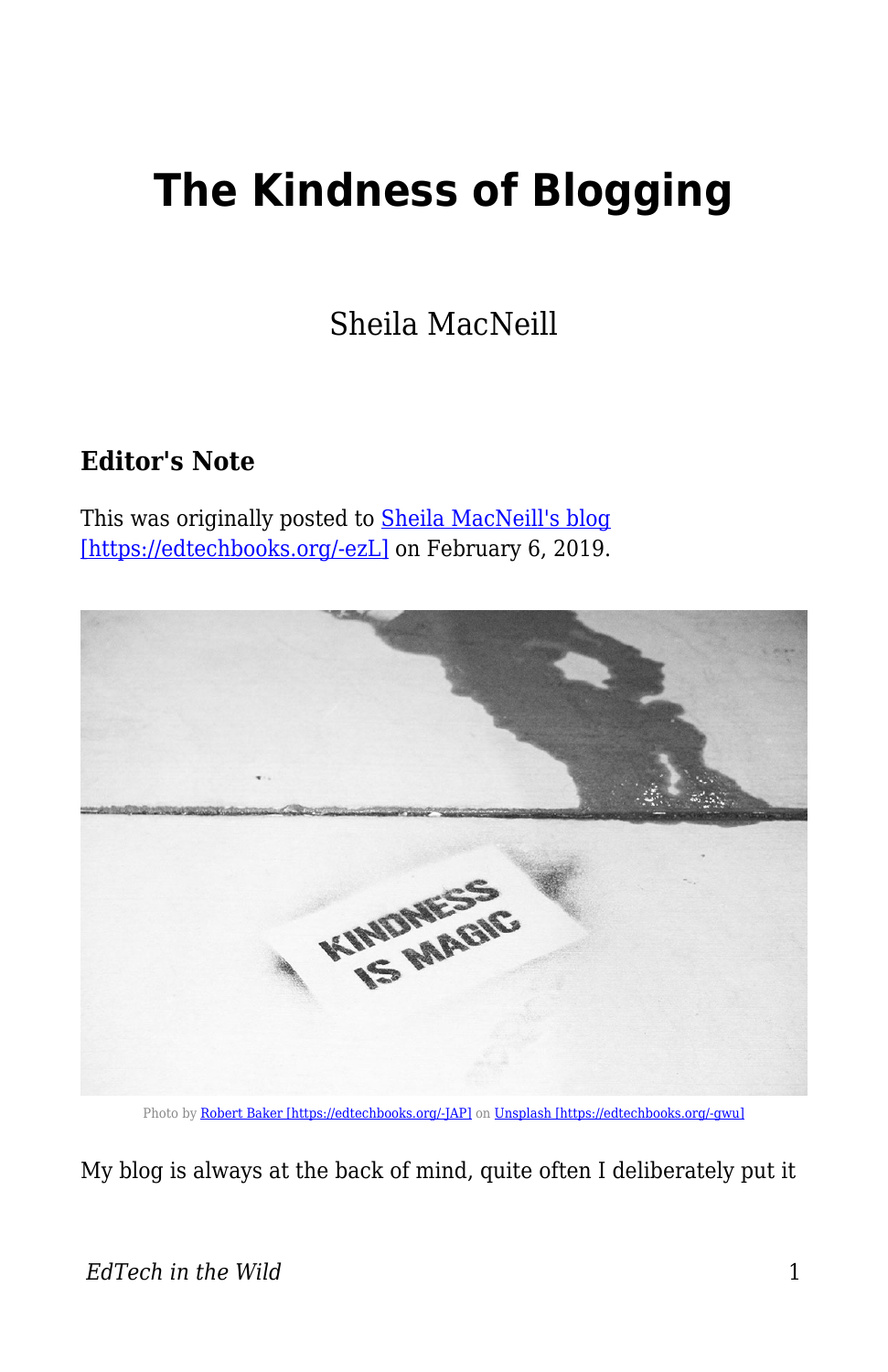there as I haven't found the time to write anything and post! Last week, a couple of things made me start to reflect on my blog and my blogging journey (again).

Firstly the next [PressEd conference \[https://2019.pressedconf.org/\]](https://2019.pressedconf.org/) call for submissions is open. I watched this twitter conference from a bit of a distance last year and felt the very positive tsunami of twitter love for it from both presenters and delegates. Then I was in a room with both [Natalie Lafferty \[https://edtechbooks.org/-LuZ\]](https://twitter.com/nlafferty?lang=en) (conference co-organiser) and Anne-Marie Scott at a QAA Scotland Enhancement theme meeting (note to self – should write a blog post about that). They very skilfully shepherded a conversation to a point where I almost talked myself into submitting something.

Later in the week Lorna Campbell wrote, probably [the best post](http://lornamcampbell.org/blogging/have-no-fear-learning-to-love-your-blog/) [\[https://edtechbooks.org/-wqY\]](http://lornamcampbell.org/blogging/have-no-fear-learning-to-love-your-blog/) about academic blogging I've read, based on her own experience and the work she is leading at Edinburgh just now. If you've ever thought about blogging but still are a bit unsure -just read the post and go for it.

In the post, Lorna mentions a few of her favourite academic bloggers and I was thrilled to be included in there, to feel valued by my peers and community. That made me think again on notions of [academic](https://howsheilaseesit.net/general/some-reflections-fromsocmedhe18/) [kindness \[https://edtechbooks.org/-ttm\]](https://howsheilaseesit.net/general/some-reflections-fromsocmedhe18/)which I reflected on after the recent SocMedHE conference. For me one of the most rewarding parts of blogging is when people either link to a post of mine, or when colleagues lik[e Kate Bowles](http://musicfordeckchairs.com/)

[\[http://musicfordeckchairs.com/\]](http://musicfordeckchairs.com/)point their students to my blog, or when people take the time to leave a comment. When colleagues such as [Frances Bell \[https://edtechbooks.org/-gbJ\]](https://francesbell.com/all-the-blog/) leave a comment on a post, they always enrich the original post and push forward my thinking.

All these acts of engagement with my, often quite rambling posts, is such as motivator to keep writing. It helps validate my thought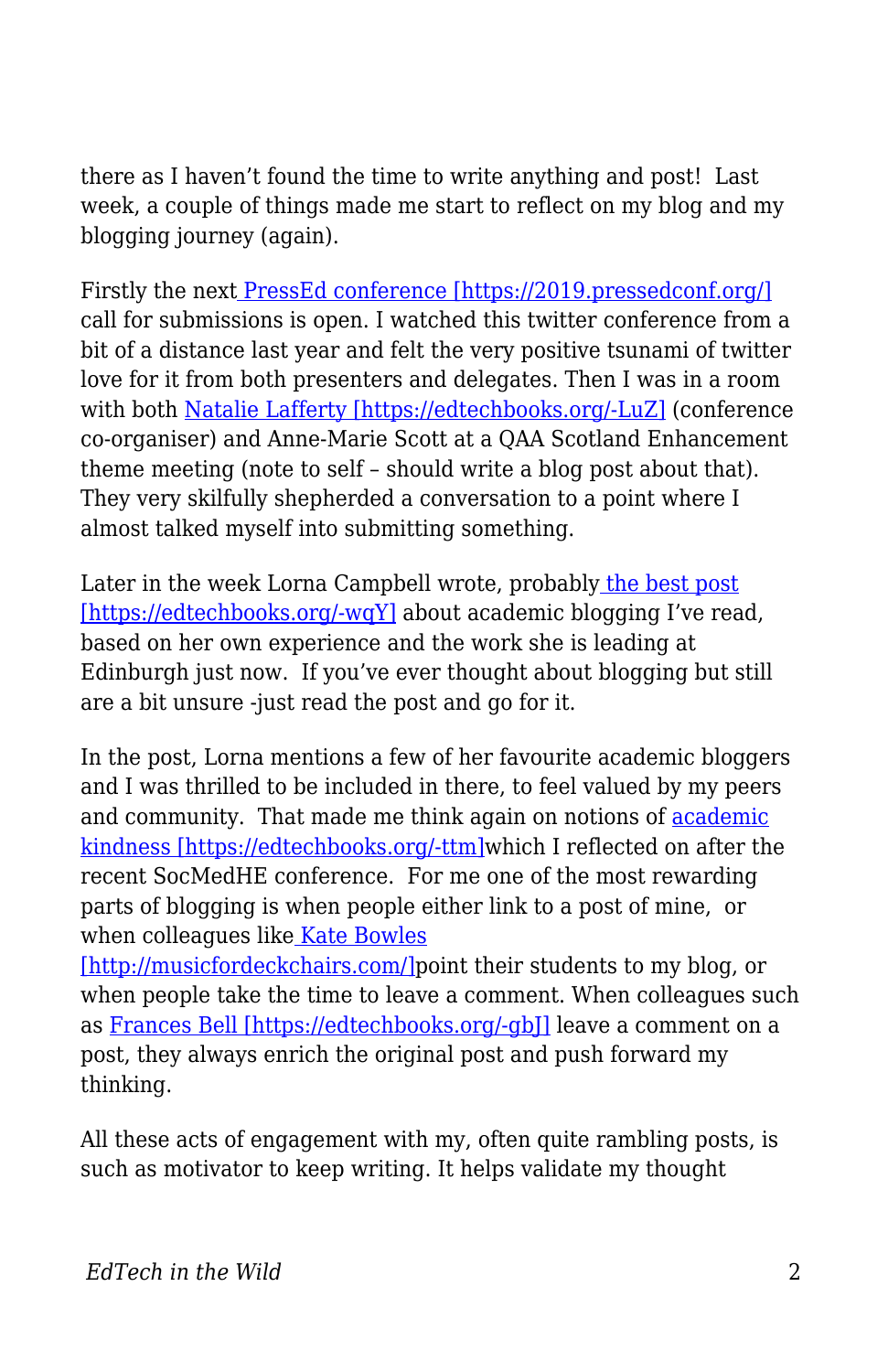processes and my own sense of worth and value.

I think that that level of open, reciprocal acknowledgement is a key part of academic practice in our digital, or even post digital age. We all need to support and encourage as diverse a range of voices as possible to be heard.

In this respect, Maha Bali's blog has been a revelation to me, reminding me of inequalities[, dominant voices](https://blog.mahabali.me/whyopen/how-little-people-can-be-invisible-in-the-open-cccert/) [\[https://edtechbooks.org/-cPn\]](https://blog.mahabali.me/whyopen/how-little-people-can-be-invisible-in-the-open-cccert/) and the need to think beyond my global north norms. Connecting with her through her blog has expanded my horizons hugely and allowed me to connect with a wider community and hear more diverse narratives around many, many aspects of educational development and practice.

I'll never forget the first time I met Maha in person at the OER17 conference. She mentioned my response to a pre conference blog post she had written. We had a hug in the middle of her keynote. I know not everyone is a "huggy" type of person, but to me that personified academic kindness. We connected (and continue to do so) through our shared (and different) perspectives on a range of topics from digital capabilities to [what to wear \[https://edtechbooks.org/-cxyX\]a](https://howsheilaseesit.net/uncategorized/not-so-much-the-a-case-of-the-wrong-trousers-more-like-a-wardrobe-malfunction-my-story-for-oer17/)t a conference keynote to open education.

There is also so much hope to be found in Maha's writing too. That kindness of critically sharing different perspectives is what I aspire to, and what I see in so many blogs from my network.

Blogging for me has never been about SHOUTING or stats- though data about your blog can be "interesting". It's about sharing experiences, about enacting open practice through sharing work, thoughts, hopes and fears.

Although I have been blogging for quite a while now, I do still struggle to keep in the blogging habit. Time is always the enemy, and over the last year I have been spending a bit of my writing time on somethings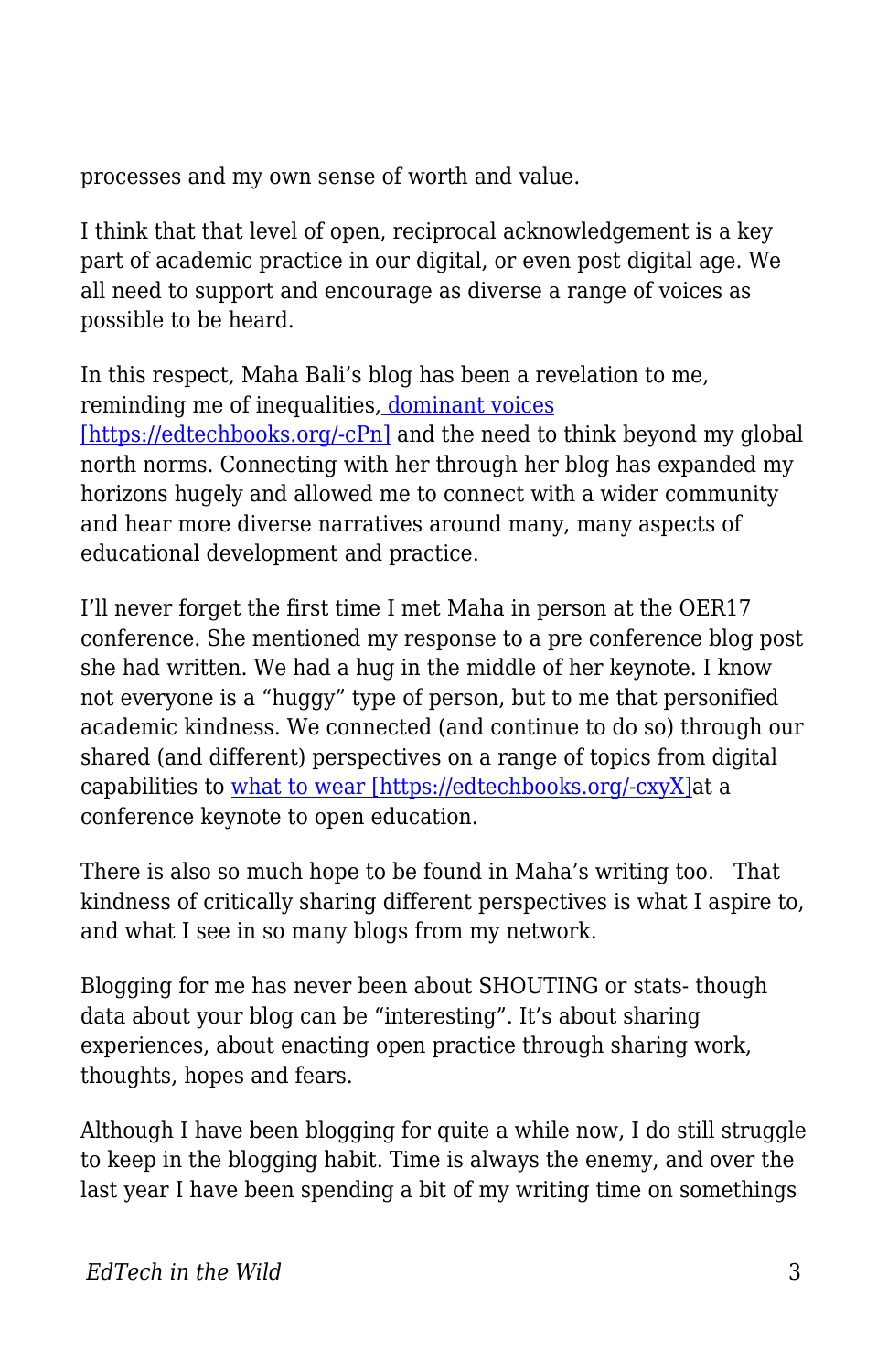else. Also, having spent many years finding my voice, recently the world has seemed such a crazy place that it has [almost silenced me](https://howsheilaseesit.net/politics/5-years-on-and-struggling-with-my-silence/) [\[https://edtechbooks.org/-KgF\]](https://howsheilaseesit.net/politics/5-years-on-and-struggling-with-my-silence/).

However there is something about the freedom of writing in a blog that just keeps me going. I love the freedom from the norms and standards of the tyranny of a peer reviewed academic article. The freedom to think aloud and have the power to publish when and where I choose to.

On reflection, I feel that my sustained engagement with blogging has been a key part of personal and professional and personal development process. The act of blogging has been a critical part of my own agency and sense of continuously developing, reflecting and understanding of my own praxis.

So I think I may have now just about convinced myself that I should submit to pressed this year, and I want to thank you, dear reader for all your kindness in reading this blog over the years.